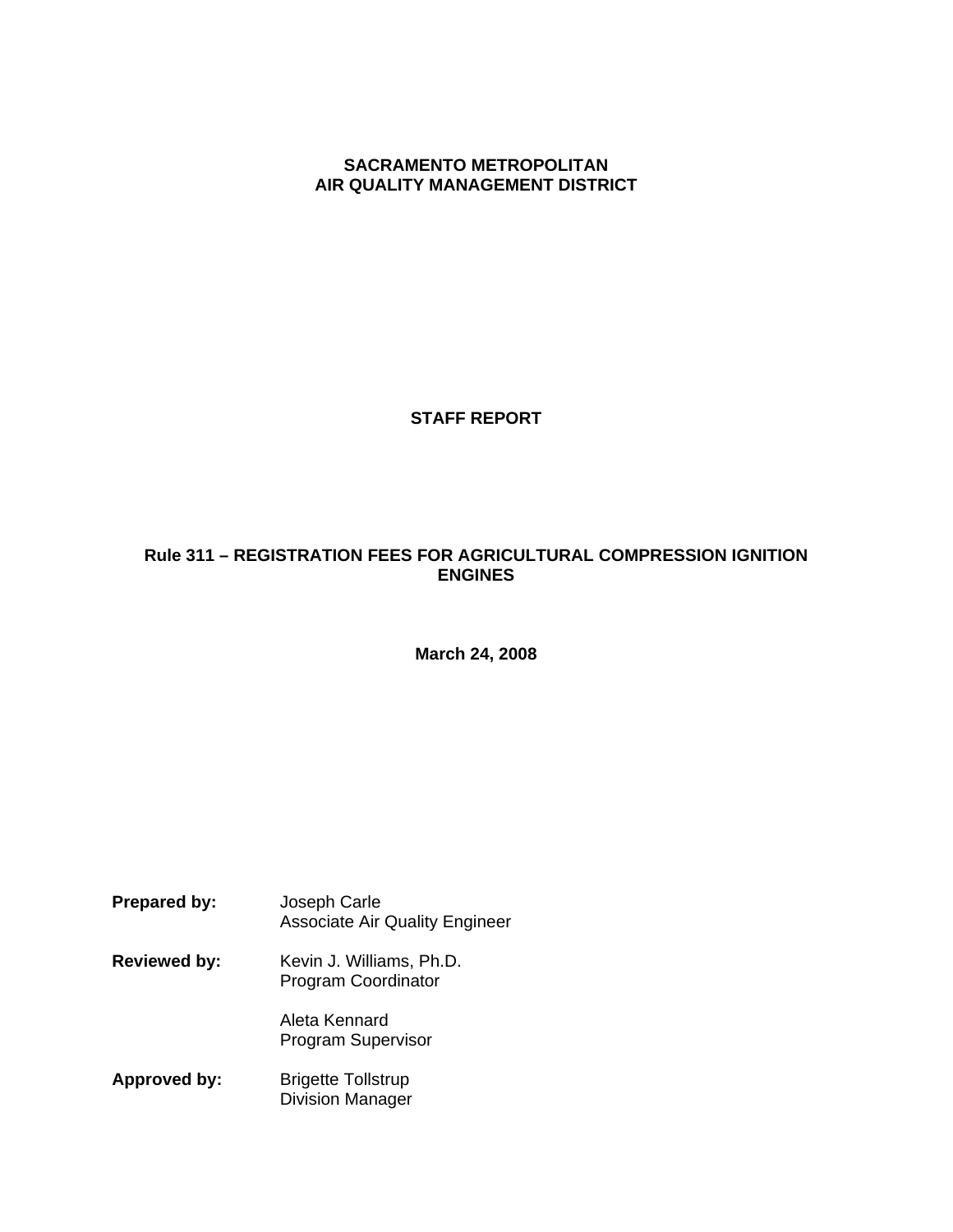### **INTRODUCTION**

The District is proposing to adopt new Rule 311, REGISTRATION FEES FOR AGRICULTURAL COMPRESSION IGNITION ENGINES. The rule will set fees for recovering the cost of implementing and enforcing a registration program for compression ignition engines used in agricultural operations, as required by the statewide Air Toxic Control Measure for Stationary Compression Ignition Engines.

#### **BACKGROUND**

On November 16, 2006, CARB amended the Air Toxic Control Measure (ATCM) for Stationary Compression Ignition (CI) Engines to include standards for in-use engines used in agricultural operations, which became effective October 18, 2007. In order to ensure compliance with the new standards, the ATCM requires CI engines used in agricultural operations to be registered with the local district. The ATCM (Title 17 of the California Code of Regulations, Section 93115.8(d)) requires the owner/operator of CI engines used in agricultural operations to pay fees necessary to recover the District's costs to implement Section 93115.8 of the ATCM.

Proposed Rule 311 will recover the District's cost of implementing and enforcing Section 93115.8 of the ATCM.

### **PROPOSED FEE REQUIREMENTS**

The rule establishes the initial registration and annual renewal fees for engines that must submit registration information pursuant to Title 17 of the California Code of Regulations Section 93115.8(c). An exemption is provided for engines permitted with the District. The rule also exempts engines from paying annual renewal fees once the engine has met the final emissions standards of the ATCM based on the horsepower, certification, and use of that engine. The proposed registration fees are as follows:

| $\bullet$ | Initial registration fees<br><b>Carl Moyer Engines:</b><br>$\circ$<br>Non-Moyer Engines<br>$\circ$ | \$151 |
|-----------|----------------------------------------------------------------------------------------------------|-------|
|           | First engine registered at a source:                                                               | \$300 |
|           | • All other engines:                                                                               | \$155 |
| $\bullet$ | Annual renewal fee:                                                                                |       |
|           | First engine registered at a source:<br>$\circ$                                                    | \$169 |
|           | All other engines:<br>$\circ$                                                                      | \$105 |

If an owner/operator chooses to use a control device on an engine to comply with the ATCM requirements, the owner/operator will pay fees equal to those for a permitted agricultural engine (consistent with Rule 310, Permit Fees – Agricultural Source). Additionally, a source testing fee is established for engines with unverified control devices.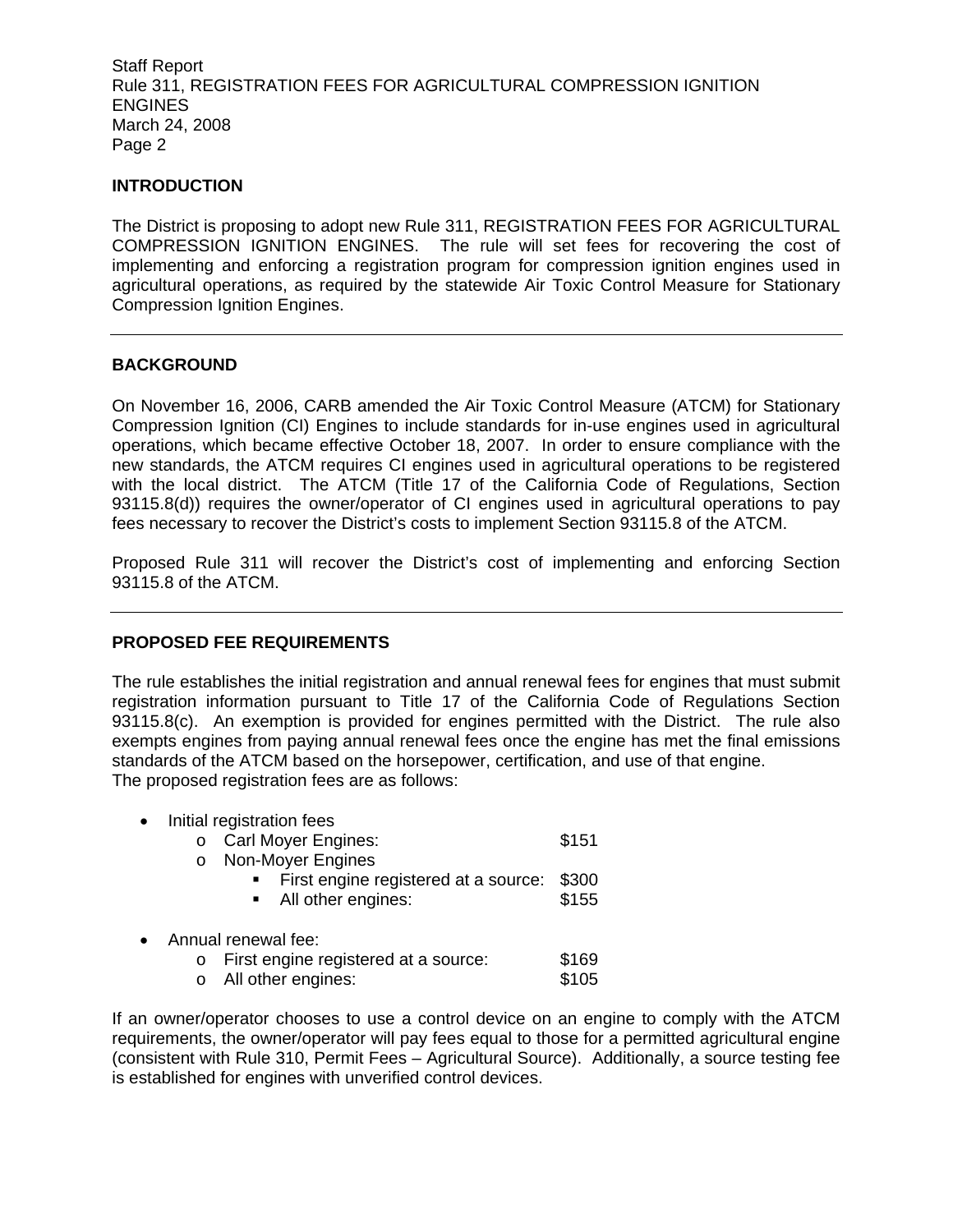Other provisions in the rule include consumer price index adjustments, notification requirements, and fee submission requirements. See Appendix A for a detailed description of the rule provisions.

#### **HEALTH AND SAFETY CODE REQUIREMENTS**

California Health and Safety Code (HSC) Section 39659 allows a district board to adopt regulations which are necessary to establish, implement, and enforce programs for the regulations of hazardous air pollutants which have been listed as toxic air contaminants. HSC Section 41512.5 contains requirements that pertain to districts when adopting fees on nonpermitted sources for the evaluation of plans required by law or regulation. Although Section 41512.5 may not be strictly applicable to the adoption of Rule 311, the District will comply with its requirements to hold two public hearings prior to rule adoption, and to ensure that the fees will not exceed the estimated costs for the District to implement and enforce Section 93115.8 of the ATCM.

Rule 311 is being proposed to recover the costs of implementing the agricultural engine registration program and of enforcing the ATCM requirements for agricultural engines. Execution of the District's responsibilities as required by the ATCM for Stationary CI engines will require additional staff time to evaluate the engine registration information, provide assistance and outreach to the affected sources, and to ensure compliance with the ATCM standards. Staff estimates the proposed rule will result in additional need for 0.23 FTE (full time equivalent) in the initial year of the program and 0.3 FTE total every three years for enforcement until approximately 2016, when the majority of engines will be required to meet the ATCM emission standards. Once an engine meets the final emission standards in the ATCM, the District will not be performing inspections for the ATCM-compliant engine and will only be maintaining the registration database information and, therefore, renewal fees will no longer be required. The anticipated Staff costs of the agricultural engine registration program and of enforcing the ATCM requirements for agricultural engines are as follows:

• Initial costs for registrations: \$55,012 • Recurring costs for enforcement: \$72,936 every 3 years (equivalent to \$24,312 per year)

Initial costs will be incurred primarily in 2008 when existing engines are required to register; however, additional initial registration costs will be incurred in subsequent years when new engines are installed and when engines are being replaced to meet the new ATCM emission standards. The initial and recurring costs include engineer and field inspection staff costs fully loaded and the administrative support program costs.

Staff estimates that 232 engines will be subject to the registration requirements of the ATCM, based on a survey of agricultural operations that the District conducted in August of 2004. Since both the revenue from fees and the District's costs are proportional to the number of engines that register, the fee revenue will not exceed the District's costs regardless of the number of engines that register.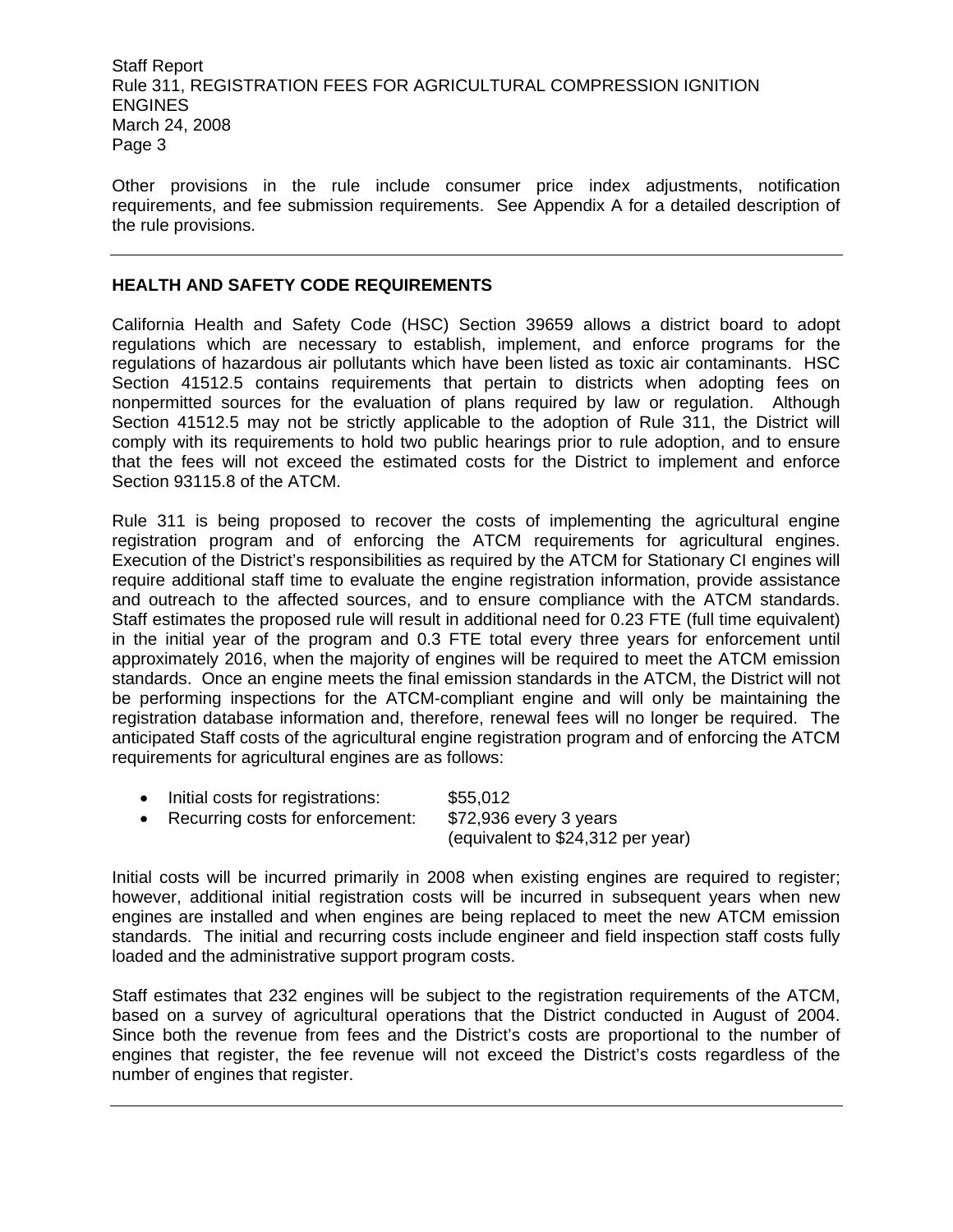### **SOCIOECONOMIC IMPACT/COST IMPACTS**

California Health and Safety Code Section 40728.5 requires a district to perform an assessment of socioeconomic impacts before adopting, amending, or repealing a rule that will significantly affect air quality or emission limitations. The District Board is required to actively consider the socioeconomic impact of the proposal and make a good faith effort to minimize adverse socioeconomic impacts. Proposed new Rule 311 is exempt from the requirements of this section because the rule is administrative and does not affect air quality or emission limitations. Nonetheless, Staff prepared an overview of the cost impacts associated with the proposed new rule. These impacts are discussed below.

**Type of business affected by the rule:** Rule 311 will apply to any agricultural operation with CI engines rated over 50 bhp that is required to obtain registration pursuant to Title 17 of the California Code of Regulations Section 93115.8(c). Staff estimates that there are approximately 105 different businesses affected and about 232 engines required to submit registration information.

**Range of probable costs:** The fees established in this rule are based on the District's costs for administering and enforcing the ATCM. The initial fee is charged when the registration information is submitted for an engine for the first time. The renewal fee is charged to the source yearly to keep the registration valid. Once engines come into compliance with the final emission standards in the ATCM, they will be exempt from paying renewal fees. Engines funded by the Carl Moyer Program and multiple engines at one facility have a reduced fee due to a decreased District workload. Fees for engines that use a control device are equal to the permitted agricultural engine fees from Rule 310, Permit Fees – Agricultural Source.

The table below shows the fees established by the proposed rule for the majority of engines.

| <b>Rule 311 Fees</b>            |                    |                           |
|---------------------------------|--------------------|---------------------------|
| <b>Engine Type</b>              | <b>Initial Fee</b> | <b>Annual Renewal Fee</b> |
| Moyer Engines                   | \$151              |                           |
| <b>First Registered Engine</b>  | \$300              | \$169                     |
| <b>Other Registered Engines</b> | \$155              | \$105                     |

### **ENVIRONMENTAL REVIEW AND COMPLIANCE**

Staff finds that proposed Rule 311 requirements are exempt from CEQA. Public Resources Code section 21080(b)(8) and section 15273 of the state CEQA Guidelines provide that the adoption or amendments of fee rules are not subject to CEQA. To claim this exemption, the District must find that the amendments are for the purpose of meeting operating expenses. Proposed Rule 311 establishes a fee schedule to recover the expenses of implementing District responsibilities for the registration of agricultural compression ignition engines.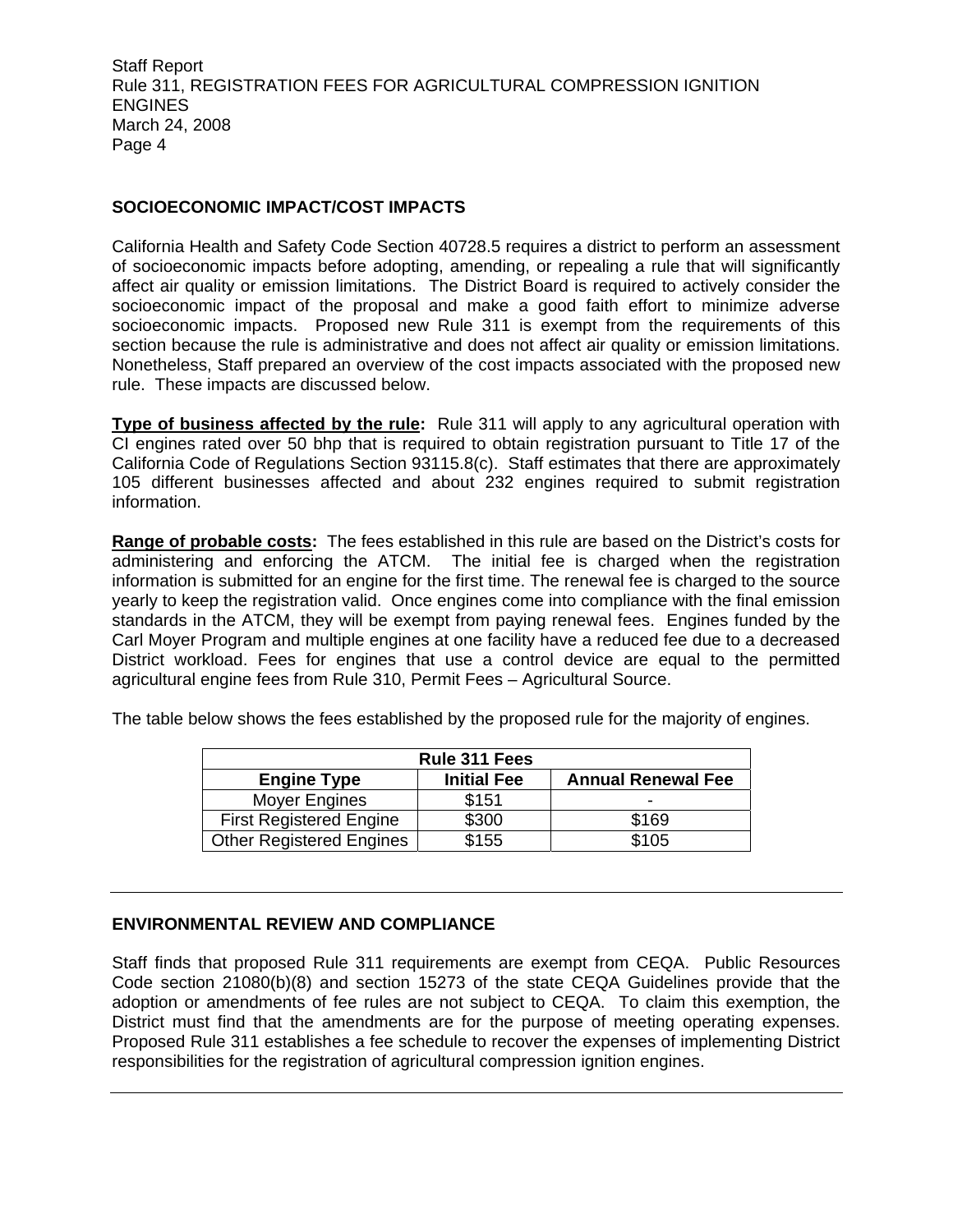### **PUBLIC WORKSHOPS**

Staff held two public workshops to discuss proposed Rule 311 on February 11, 2008, in Wilton and on February 12, 2008, in Walnut Grove. The meetings were held in the evening and at locations that were accessible to the affected sources. Staff received and addressed comments and questions at the workshops. Staff made the appropriate changes to the rule and Staff Report in response to some of the comments received. Additionally, Staff made two presentations about proposed Rule 311 to the Sacramento County Farm Bureau Board of Directors and addressed all comments and questions. All associated comments and responses have been included in Appendix B of this Staff Report.

#### **FINDINGS**

Six required findings: According to Section 40727(a) of the California Health and Safety Code, prior to adopting or amending a rule or regulation, an air district's board must make findings of necessity, authority, clarity, consistency, non-duplication, and reference. The findings must be based on the following:

- 1. Information presented in the District's written analysis, prepared pursuant to Health and Safety Code Section 40727.2;
- 2. Information contained in the rulemaking records pursuant to Section 40728 of the California Health and Safety Code; and
- 3. Relevant information presented at the Board's hearing for the rule.

The table below sets the finding and the basis for making the finding.

| <b>FINDING</b>                                                                                                                                                                      | <b>FINDING DETERMINATION</b>                                                                                                                                                                                                                                            |
|-------------------------------------------------------------------------------------------------------------------------------------------------------------------------------------|-------------------------------------------------------------------------------------------------------------------------------------------------------------------------------------------------------------------------------------------------------------------------|
| <b>Authority:</b> The District must find that a provision of<br>law or of a state or federal regulation permits or<br>requires the District to adopt, amend, or repeal the<br>rule. | The District is authorized to adopt a fee cost<br>recovery rule by Health and Safety Code (HSC)<br>Sections 40702, 41080, and 39659 and Title 17 of<br>California Code of Regulations, Section<br>the<br>93115.8(d). [HSC Section 40727(b)(2)].                         |
| The District must find<br>Necessity:<br>the<br>that<br>rulemaking demonstrates a need exists for the rule,<br>or for its amendment or repeal.                                       | The proposed rule is required in order to recover<br>costs of the District to implement and enforce Title 17<br>of the California Code of Regulations Section<br>93115.8. [HSC Section 40727(b)(1)].                                                                    |
| <b>Clarity:</b> The District must find that the rule is written<br>or displayed so that its meaning can be easily<br>understood by the persons directly affected by it.             | The District has reviewed the proposed rule and<br>determined that it can be understood by the affected<br>parties. In addition, the record contains no evidence<br>that people directly affected by the rule cannot<br>understand the rule. [HSC Section 40727(b)(3)]. |
| <b>Consistency:</b> The rule is in harmony with, and not<br>in conflict with or contradictory to, existing statutes,<br>court decisions, or state or federal regulations.           | The District has found that the proposed rule does<br>not conflict with, and is not contradictory to, existing<br>statutes, court decisions, or state or federal<br>regulations. [HSC Section 40727(b)(4)].                                                             |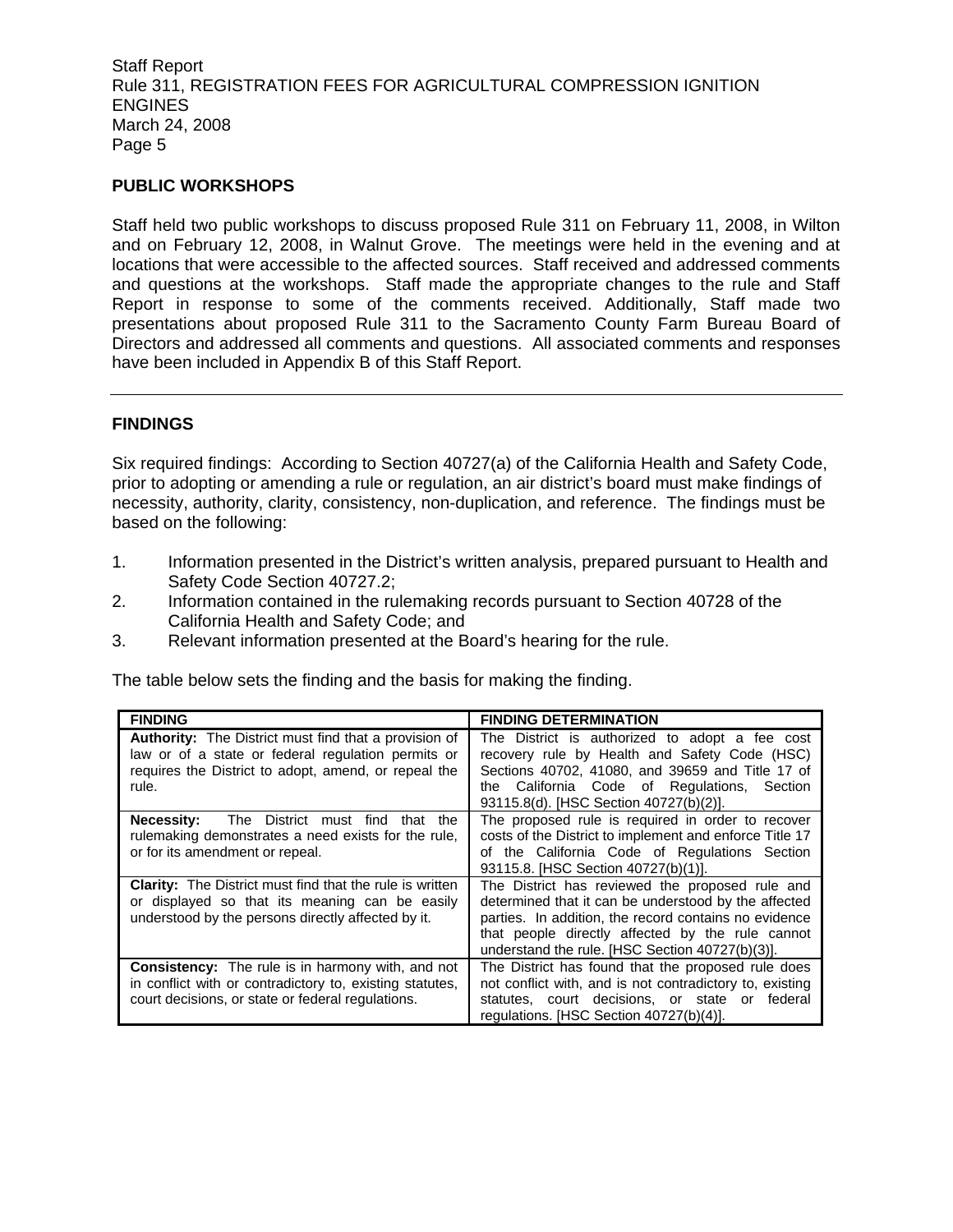| <b>FINDING</b>                                                                                                                                                                                                                                                                                                        | <b>FINDING DETERMINATION</b>                                                                                                                                                               |
|-----------------------------------------------------------------------------------------------------------------------------------------------------------------------------------------------------------------------------------------------------------------------------------------------------------------------|--------------------------------------------------------------------------------------------------------------------------------------------------------------------------------------------|
| <b>Non-Duplication:</b> The District must find that either:<br>1) The rule does not impose the same requirements<br>as an existing state or federal regulation; or (2) that<br>the duplicative requirements are necessary or<br>proper to execute the powers and duties granted to.<br>and imposed upon the District. | The District has found this proposed rule does not<br>duplicate any existing state or federal regulations<br>[HSC Section 40727(b)(5)].                                                    |
| <b>Reference:</b> The District must refer to any statute,<br>court decision, or other provision of law that the<br>District implements, interprets, or makes specific by<br>adopting, amending or repealing the rule.                                                                                                 | Title 17 of the California Code of Regulations,<br>Section 93115; HSC Section 39659. [HSC Section<br>$40727(b)(6)$ ].                                                                      |
| Additional Informational Requirements:<br><b>In</b><br>complying with HSC Section 40727.2, the District<br>must identify all federal requirements and District<br>rules that apply to the same equipment or source<br>type as the proposed rule or amendments.                                                        | Rule 311 is a fee rule and does not affect emissions.<br>Therefore, a written analysis of federal regulations<br>and other District rules is not required. [HSC Section<br>$40727.2(q)$ ]. |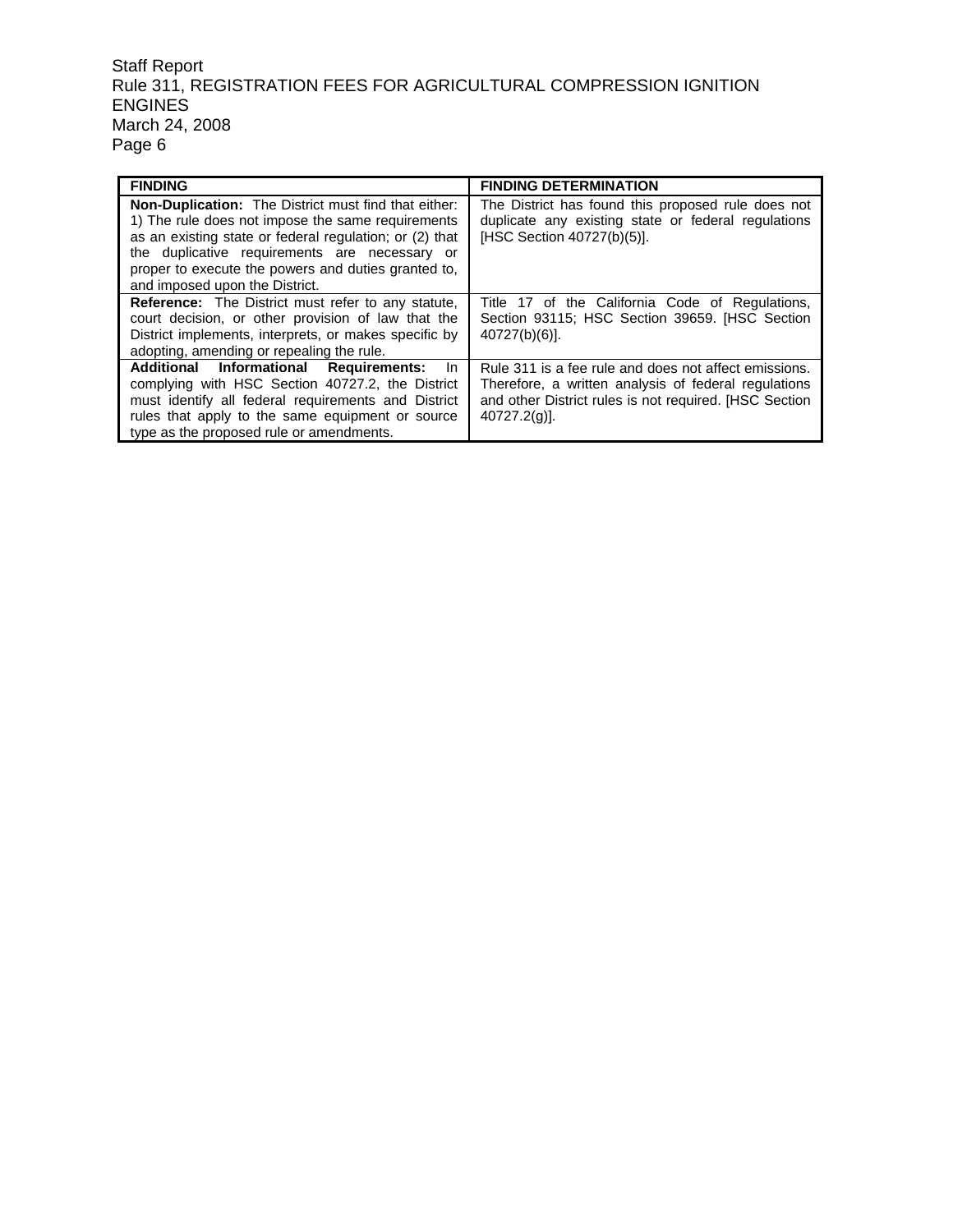r

## **APPENDIX A SUMMARY OF PROPOSED RULE**

| <b>SECTION</b><br><b>NUMBER</b> | <b>DISCUSSION</b>                                                                                                                                                                                                                                                                                                                                                                                                                                                      |
|---------------------------------|------------------------------------------------------------------------------------------------------------------------------------------------------------------------------------------------------------------------------------------------------------------------------------------------------------------------------------------------------------------------------------------------------------------------------------------------------------------------|
| 101                             | Set the purpose of the rule to provide a mechanism for collecting fees to<br>recover the cost for implementing and enforcing Title 17 of the California<br>Code of Regulations (CCR) Section 93115.8.                                                                                                                                                                                                                                                                  |
| 102                             | Sets the applicability to any person who owns or operates an engine that is<br>subject to the registration requirements of 17 CCR 93115.8(c).                                                                                                                                                                                                                                                                                                                          |
| 103                             | Sets the severability language of the rule consistent with existing language in<br>Rule 202, NEW SOURCE REVIEW.                                                                                                                                                                                                                                                                                                                                                        |
| 104                             | Exempts engines that are permitted with the District from the provisions of this<br>rule.                                                                                                                                                                                                                                                                                                                                                                              |
| 105                             | Exempts an engine, unless it is using a control device, from renewal fees if it<br>is meeting the final emission standards in the ATCM for the corresponding<br>horsepower, certification, and use of the engine. Emergency standby<br>generator sets must meet the final emission standards for generator sets in<br>order to be exempt from renewal fees. Other emergency generators are<br>subject to ATCM record requirements that will be verified by inspectors. |
| 200                             | Sets the terms in this rule to be defined as in Rule 215, AGRICULTURAL<br>PERMIT REQUIREMENTS AND NEW AGRICULTURAL PERMIT REVIEW<br>unless otherwise defined in this rule. Other emergency generators are<br>subject to ATCM record requirements that will be verified by inspections.                                                                                                                                                                                 |
| 201                             | Sets the definition of the "Carl Moyer Program" to be a grant program that<br>funds the incremental costs of cleaner-than-required engines, equipment, and<br>other sources of air pollution, and is administered through California's local air<br>districts, consistent with the California Health and Safety Code, Section 44275<br>et seq.                                                                                                                         |
| 202                             | Sets the definition of control device consistent with Rule 450, GRAPHIC<br><b>ARTS OPERATIONS.</b>                                                                                                                                                                                                                                                                                                                                                                     |
| 203                             | Sets the definition of District as the Sacramento Metropolitan Air Quality<br>Management District.                                                                                                                                                                                                                                                                                                                                                                     |
| 204                             | Sets the definition of in-use engine consistent with 17 CCR 93115.4(a)(41).                                                                                                                                                                                                                                                                                                                                                                                            |
| 205                             | Sets the definition of new engine consistent with 17 CCR 93115.4(a)(50).                                                                                                                                                                                                                                                                                                                                                                                               |
| 301                             | Sets the requirement to pay an initial fee for every engine requiring<br>registration pursuant to the ATCM.                                                                                                                                                                                                                                                                                                                                                            |
| 301.1                           | Sets the initial fees for an engine that uses a control device to comply with the<br>emission standards in the ATCM, consistent with Rule 310, PERMIT FEES -<br>AGRICULTURAL SOURCE, Section 307.3.                                                                                                                                                                                                                                                                    |
| 301.2                           | Sets the initial fee for an engine funded by the Carl Moyer Program at \$151<br>for the first hour of District work. No additional on-site inspection is expected<br>to be needed.                                                                                                                                                                                                                                                                                     |
| 301.3                           | Sets the initial fee for engines other than those described in Sections 301.1<br>and 301.2 as \$300 for the first 3 hours for the first engine at an agricultural<br>stationary source and \$155 for the first hour for all other engines at that<br>source.                                                                                                                                                                                                           |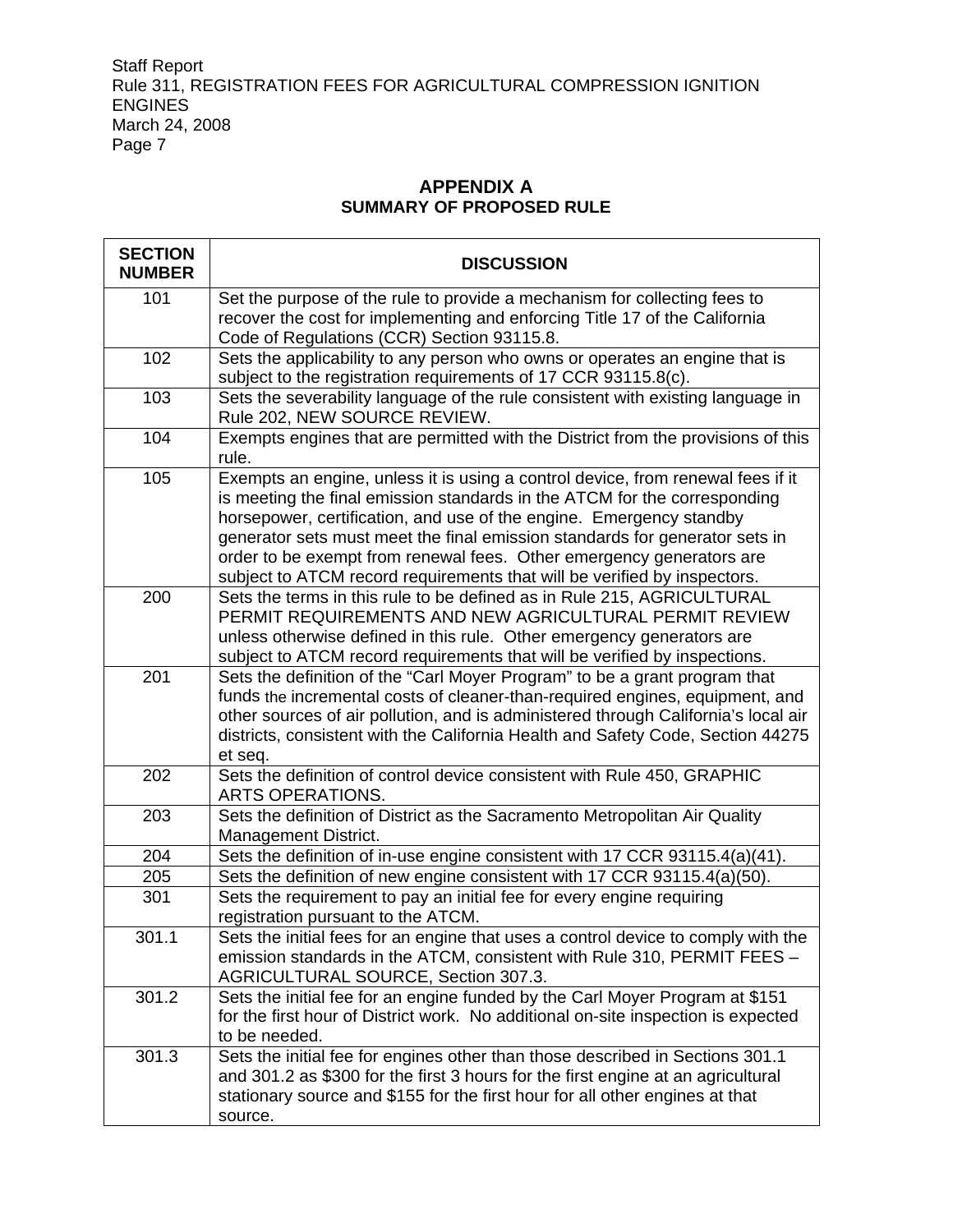j.

| <b>SECTION</b><br><b>NUMBER</b> | <b>DISCUSSION</b>                                                                                                                                                                                                                                                                                                                                  |
|---------------------------------|----------------------------------------------------------------------------------------------------------------------------------------------------------------------------------------------------------------------------------------------------------------------------------------------------------------------------------------------------|
| 301.4                           | Sets the requirement that the owner/operator shall pay the time and materials<br>rate in Section 305 for each extra hour the District spends on the initial<br>registration.                                                                                                                                                                       |
| 302                             | Sets the requirement to pay a renewal fee for every engine requiring<br>registration pursuant to the ATCM.                                                                                                                                                                                                                                         |
| 302.1                           | Sets the renewal fees for an engine using a control device to comply with the<br>emission standards in the ATCM, consistent with Rule 310, PERMIT FEES -<br>AGRICULTURAL SOURCE, Section 307.3.                                                                                                                                                    |
| 302.2                           | Sets the renewal fees for engines other than those described in Sections<br>302.1 as \$169 for the first engine at an agricultural stationary source and<br>\$105 for all other engines at that source.                                                                                                                                            |
| 303                             | Sets the condition if a reinspection is required due to conditions beyond the<br>control of the District, the owner/operator will pay the actual costs of the<br>reinspection according to the time and materials rate in Section 305.                                                                                                             |
| 304                             | Sets a fee of \$1227 for source test observation and report evaluation to<br>determine compliance with the emission standards in the ATCM, consistent<br>with Rule 310, PERMIT FEES - AGRICULTURAL SOURCE, Section 309.                                                                                                                            |
| 305                             | Sets the time and materials labor rate at \$160 per hour.                                                                                                                                                                                                                                                                                          |
| 401                             | Requires that the initial registration fee be paid at the time when the<br>registration information is submitted to the District. For engines where the<br>registration information was submitted before Rule 311 was adopted, the<br>initial fee must be paid within 30 days after the adoption of Rule 311.                                      |
| 402                             | This section sets the procedure for notifying an owner/operator that an annual<br>renewal fee is due and payable. If an owner/operator does not pay by the due<br>date, then the fee is increased by one half the amount and the applicants will<br>be notified by mail of the increased fee, which must be paid within 30 days of<br>such notice. |
| 403                             | This section sets the procedure for the Air pollution Control Officer to make an<br>annual CPI-based fee adjustment upon Board approval of the District's<br>budget.                                                                                                                                                                               |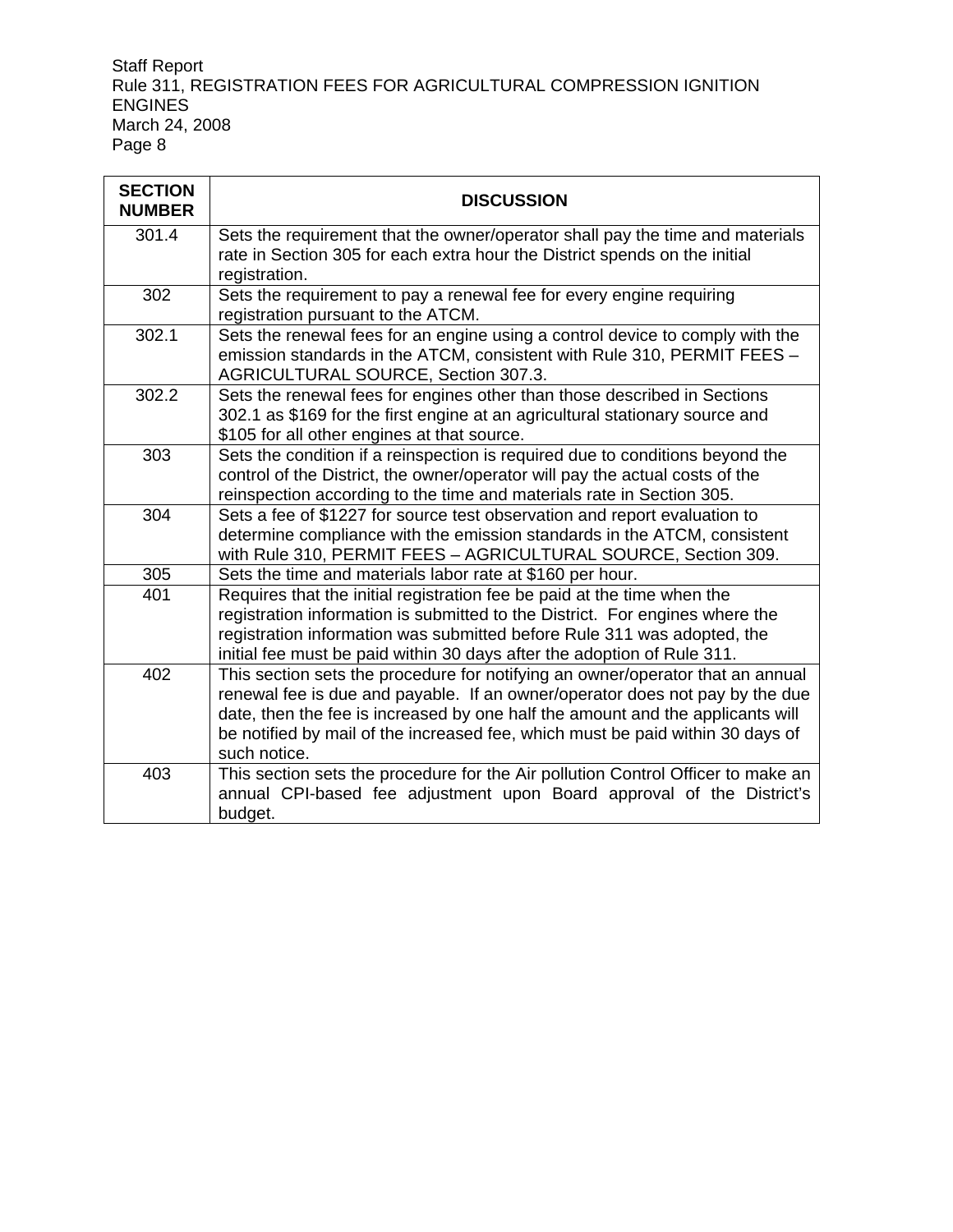## **APPENDIX B PUBLIC COMMENTS**

#### **Wilton Public Workshop Comments (February 11, 2008)**

| <b>Participants:</b> | <b>Justin Carney</b>                        | Tim Nilsen    |
|----------------------|---------------------------------------------|---------------|
|                      | <b>Michael Carney</b><br><b>Pat Braziel</b> | Jim Utterback |
|                      |                                             |               |

- **Comment #1:** How will owner/operators know when fees are due?
- **Response:** Owner/operators submitting their registration before the adoption of Rule 311 will have 30 days after the adoption of Rule 311 to submit the initial fees as required by Section 401 of the rule. Following rule adoption, staff will notify identified owner/operators to advise them of when initial fees are due. For engines registered after the adoption of the rule the owner/operators are required to submit fees with the registration. District staff will notify owner/operators of the due date for renewal fees as required by Section 402 of the rule.
- **Comment #2:** Is there a discount for multiple engines located at one site?
- **Response:** Staff re-evaluated the workload for sites with multiple engines and created a fee structure that gives a reduced fee for more than one engine at a site. The first engine registered from an agricultural stationary source will pay an initial fee of \$300 and a renewal fee of \$169. All other engines at the source will pay an initial fee of \$155 and a renewal fee of \$105.
- **Comment #3:** With an annual renewal fee will there be annual inspections?
- **Response:** No, inspections will occur once every three years. Renewal fees are assessed every year instead of only when inspections occur to lower the amount paid at one time. The renewal fee also covers annual costs such as compliance assistance and overhead costs.
- **Comment #4:** Will annual fees be due at the same time every year?
- **Response:** Yes, the District will keep the due date for renewal fees the same for all registered engines.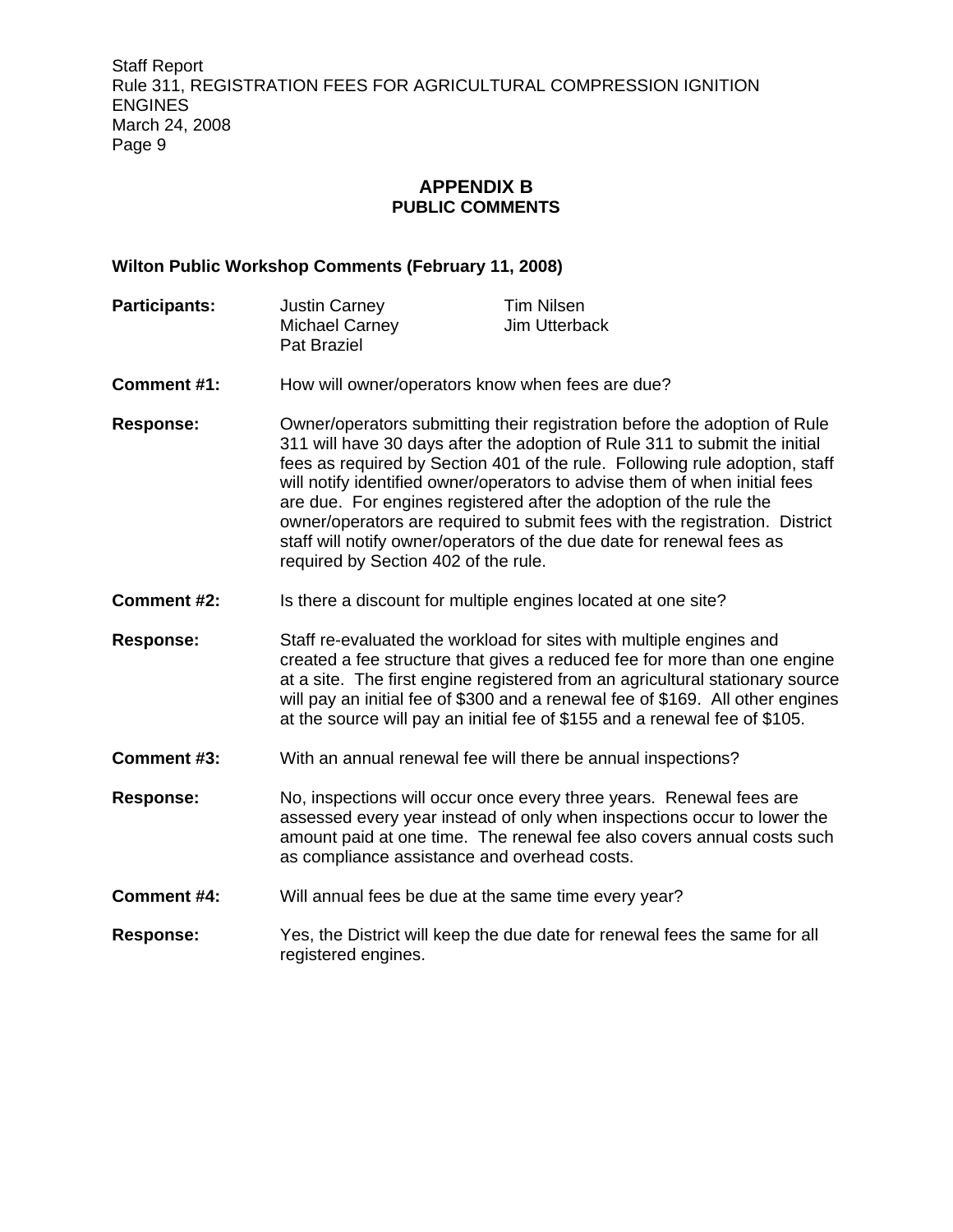# **Walnut Grove Public Workshop Comments (February 12, 2008)**

| <b>Participants:</b> | <b>Rick Dolk</b><br>Rob Celli<br>Topper van Loben Sels<br><b>Steve Barsoon</b><br><b>Topher Chan</b><br><b>Charles McDowell</b>                                                                                                                                                                                                                                                                                    | <b>Wallace Chan</b><br><b>Brian Vanderspek</b><br>Doug Chan<br><b>Gary Elliott</b><br><b>Ed Dowell</b>                                                                                                                                                                                                                                                                                                                                                       |
|----------------------|--------------------------------------------------------------------------------------------------------------------------------------------------------------------------------------------------------------------------------------------------------------------------------------------------------------------------------------------------------------------------------------------------------------------|--------------------------------------------------------------------------------------------------------------------------------------------------------------------------------------------------------------------------------------------------------------------------------------------------------------------------------------------------------------------------------------------------------------------------------------------------------------|
| <b>Comment #1:</b>   | The goal of the ATCM is to reduce toxic air emissions; therefore fees<br>should be based on the engine's emission rate.                                                                                                                                                                                                                                                                                            |                                                                                                                                                                                                                                                                                                                                                                                                                                                              |
| <b>Response:</b>     | Staff is recommending that the fees be based on the staff workload<br>needed to administer and enforce the requirements of the ATCM on a per<br>engine basis. Due to the nature of the ATCM requirements, engine size,<br>emission rate, and usage will not affect the staff workload per engine.<br>This is consistent with the requirements of Health and Safety Code,<br>Section 41512.5.                       |                                                                                                                                                                                                                                                                                                                                                                                                                                                              |
| Comment #2:          | The District should have most of the registration information for engines<br>funded through the Carl Moyer Program and therefore these engines<br>should have lower fees.                                                                                                                                                                                                                                          |                                                                                                                                                                                                                                                                                                                                                                                                                                                              |
| <b>Response:</b>     | Staff has evaluated the workload for engines funded by the District's Carl<br>Moyer Program. Because the majority of the required registration<br>information was submitted with the Moyer applications and verified with<br>an initial inspection, Staff is recommending a lower initial fee than<br>originally proposed for engines funded by the Carl Moyer Program. The<br>fee is reduced from \$300 to \$151. |                                                                                                                                                                                                                                                                                                                                                                                                                                                              |
| Comment #3:          | registered and pay fees in each district?                                                                                                                                                                                                                                                                                                                                                                          | If an engine is used in multiple air districts does the engine need to be                                                                                                                                                                                                                                                                                                                                                                                    |
| <b>Response:</b>     | for that engine.                                                                                                                                                                                                                                                                                                                                                                                                   | Health and Safety Code, Section 39666(d) states that local air districts<br>are responsible for implementing and enforcing the requirements of the<br>ATCMs on nonvehicular sources within their own jurisdiction. Therefore,<br>regardless of whether the engine is registered with a different air district,<br>any engine operating within Sacramento County must be registered with<br>SMAQMD and must pay fees to recover the costs of ATCM enforcement |
|                      |                                                                                                                                                                                                                                                                                                                                                                                                                    | In addition to the Health and Safety Code requirements Title 17 of the<br>California Code of Regulations, Section 93115.8(d) states that the                                                                                                                                                                                                                                                                                                                 |

owner/operator must submit registration to the District. The Staff report for the ATCM clarifies that engines are required to be registered with their local air district.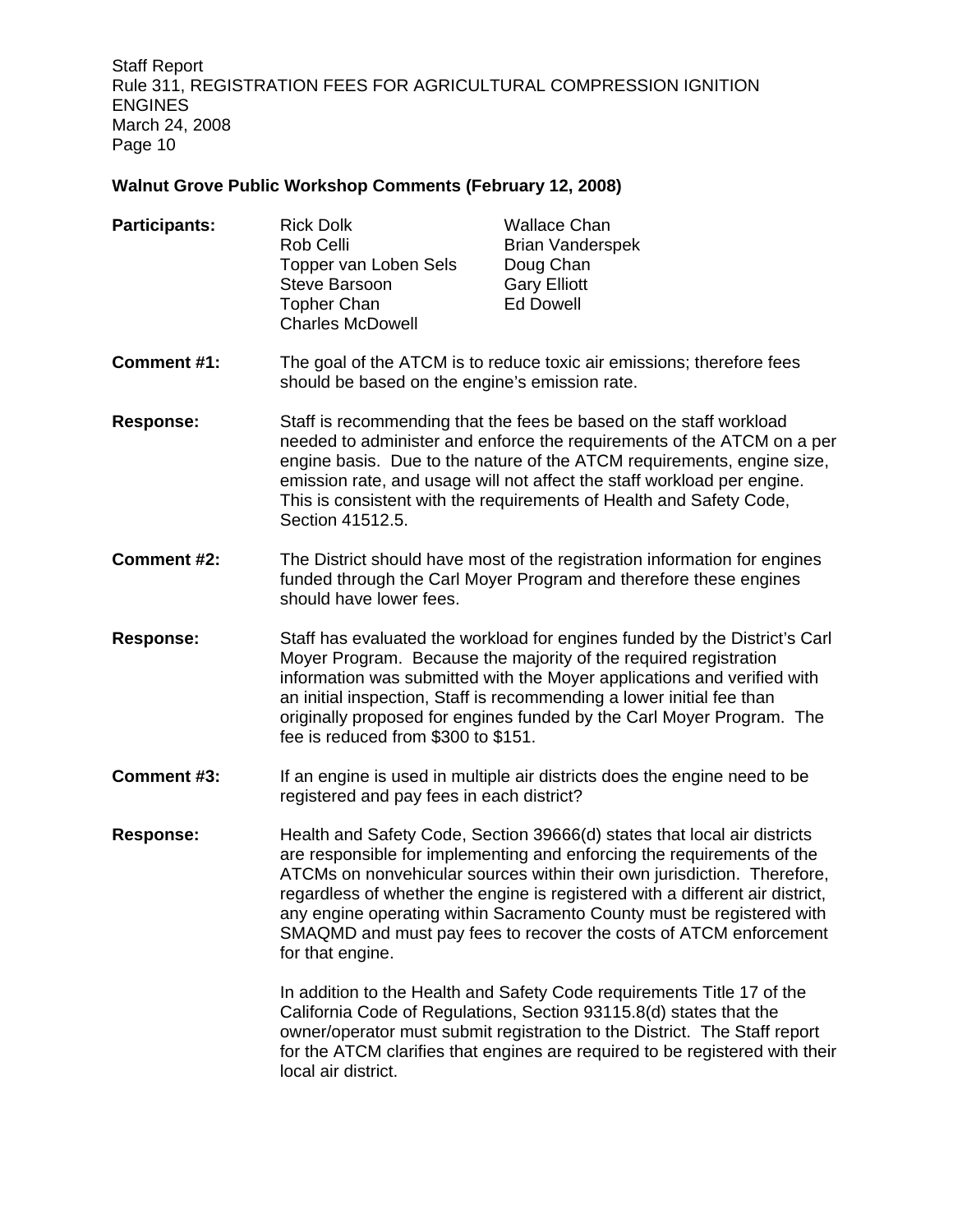|                      | Sacramento Farm Bureau Board Meeting (February 19, 2006)                                                                                                                                                                                                                                                                                                                                                                                                                                                                        |
|----------------------|---------------------------------------------------------------------------------------------------------------------------------------------------------------------------------------------------------------------------------------------------------------------------------------------------------------------------------------------------------------------------------------------------------------------------------------------------------------------------------------------------------------------------------|
| <b>Participants:</b> | <b>Charlotte Mitchell</b><br>Ken Oneto<br>Russell van Loben Sels<br>Other Board Members (detailed list unavailable)                                                                                                                                                                                                                                                                                                                                                                                                             |
| Comment #1:          | The District should consider holding inspections during the winter when<br>engines are in not in use and being stored in a centralized location to help<br>cut down on inspection costs.                                                                                                                                                                                                                                                                                                                                        |
| <b>Response:</b>     | Staff considered this when calculating inspection times and it is reflected<br>in the fees.                                                                                                                                                                                                                                                                                                                                                                                                                                     |
| Comment #2:          | The fees the District is proposing are much higher than some of the<br>surrounding districts, such as those for Butte County AQMD.                                                                                                                                                                                                                                                                                                                                                                                              |
| <b>Response:</b>     | The fees are based on the cost for the District to administer the ATCM.<br>The administration costs of the ATCM are based on a once every three<br>year inspection cycle which is consistent with the State's Portable<br>Equipment Registration Program inspection cycle. Staff reduced fees<br>wherever possible, such as for Moyer engines and multiple engines at a<br>single site. In addition, Staff recommends an exemption from paying<br>renewal fees for engines meeting the final emission standards of the<br>ATCM. |

**Sacramento Farm Bureau Board Meeting (February 19, 2008)**

### **Letter from Topper Van Loben Sels (March 6, 2008)**

- **Comment #1:** Why are portable irrigation pumps now called stationary pumps?
- **Response:** The Air Resources Board released an advisory on January 25, 2008, stating that portable engines used in agricultural operations would be subject to the Stationary Compression Ignition Engine ATCM instead of the Portable Compression Ignition Engine ATCM. Rental engines used at an agricultural operation will still be subject to the Portable Compression Ignition Engine ATCM and the rental agency is required to maintain compliance with the portable ATCM. The advisory was endorsed by the agricultural community because classifying portable agricultural engines as stationary allows them to be applicable for Carl Moyer Funding.
- **Comment #2:** Why do portable pumps used in both Sacramento County and San Joaquin County require double registration fees?
- **Response:** See the response to Comment #3 from the Walnut Grove Public Workshop.